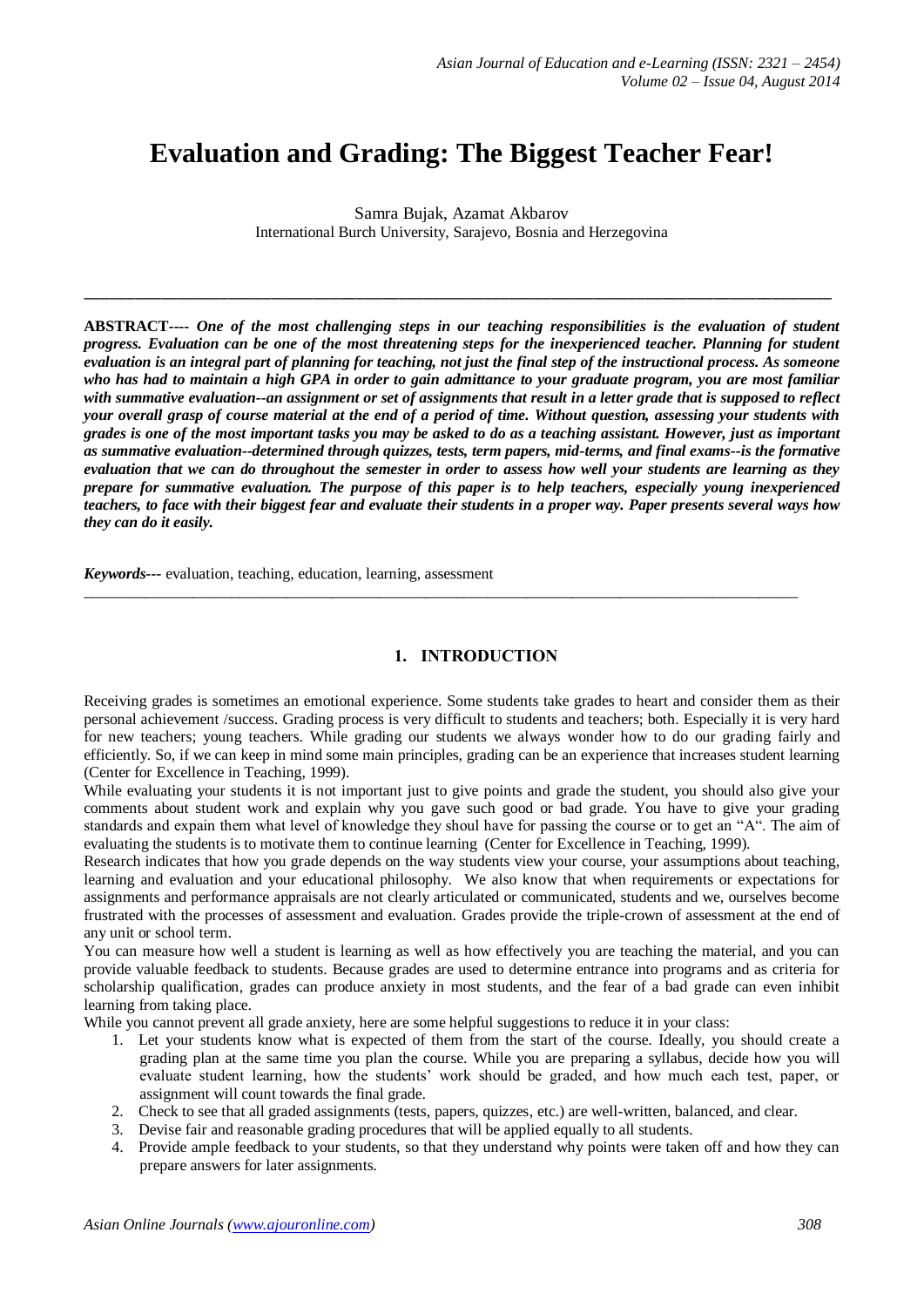### **2. PROCESS OF GRADING**

As a teacher, while grading student work the cruical thing is to be fair and reliable. It is also recommendable to grade as efficiently as possible. State your criteria clearly. It is significant to summarize what you will be looking at when you evaluate/grade student work. Does neatnesscount? Is posture important? How essential is good organization? Consider grading papers anonymously. Have students turn in their work with a title or cover page with their name on it. Turn that page back on all of the assignments before you begin grading so that you will not know whose work you are evaluating (Center for Excellence in Teaching, 1999).

Grade only three to five papers at a time. Our mood and our energy level affect the grades we give.

When you finish, "norm" all the papers yourself. If you grade papers alone, particularly over several days, it is helpful to group the papers according to grade when you are done. Do all of the papers in the same grade range (e.g. the 80s, or Brange) generally have the same level of quality? If not, now is the time to make adjustments (Center for Excellence in Teaching, 1999).

For tests, problem sets and short answers, consider grading in teams. When assignments and

tests have multiple problems to grade, you may save time and ensure consistency by getting together in a team and each taking two or three problems to grade on all tests. While this may be somewhat tedious, it does allow each grader to get a sense of common problems and grade more quickly by focusing one's attention (Center for Excellence in Teaching, 1999).

Do not "split" grades. Some teachers like to give two or more grades on papers and assignments. For instance, one for content, the other for organization. However, this can suggest to students that the two are not connected, when in fact they are.

Commenting on student work is an important part of the educational process; simply assigning a grade is not enough – your comments tell the student why you graded as you did and how he or she can improve in the future. There are several benefits to commenting on student papers:

- 1. Comments justify and explain the grade you have chosen to give.
- 2. Comments let you give students feedback for continued improvement
- 3. Finally, comments can motivate and encourage students. When properly written, comments on student work can inspire them to continue working and improving as learners (Center for Excellence in Teaching, 1999).

## **3. WHAT IS THE TROUBLE WITH EVALUATION OF STUDENTS**

"As used here, evaluation refers to the total process of arriving at a score or grade to demonstrate how much a student has learned about a subject. Assessment refers to the techniques such as tests and projects from which grades are derived and lead to evaluation. Below is a summary of some problems with student evaluation and assessment:

- 1. Evaluation is a highly inconsistent process. Teachers give different numbers and types of assessments and weight them differently.
- 2. There is disagreement on issues like the role and value of homework. Some teachers assign homework frequently and weight it heavily, while some don't assign it at all.
- 3. Some teachers will allow retakes of tests and quizzes, others do not.
- 4. Different policies exist for work turned in late.
- 5. Districts may or require different final grades as a passing mark -– 60 to 70 is a common but large range.
- 6. Districts may set a minimum score that teachers can record e.g., no grade lower than a 50 is allowed.
- 7. The validity and reliability of student assessments vary.
- 8. There are major philosophical differences regarding evaluation. Some teachers view learning as primarily a student responsibility, while some place the responsibility for teaching mainly on themselves.
- 9. There is little agreement on many assessments and what kinds are needed for evaluation.
- 10. Even within the same school different teachers teach differently and test differently for the same course" (Suskie, 2009).

## **4. HOW DO EVALUATION PROBLEMS HARM STUDENT LEARNING AND TEACHER INSTRUCTION**

"Without standard procedures for assessment and evaluation it is difficult if not impossible to ascertain the effectiveness of teaching and the efficiency of learning. Scores on various assessments and standardized tests vary greatly, but where does the accountability lie? With so much inconsistency it is hard to glean meaningful data from scores. When many variables are allowed to go uncontrolled responsibility is lost in the morass of numbers, procedures, techniques, attitudes, demographics, etc. Accountability becomes only a word"(Suskie, 2009).

"What does it mean if Ms. Smith has 20 students in a ninth grade physical science class and all receive A's and B's? Does it mean she is a superior teacher? After all, Ms. Jones teaches the same subject to the same number of students who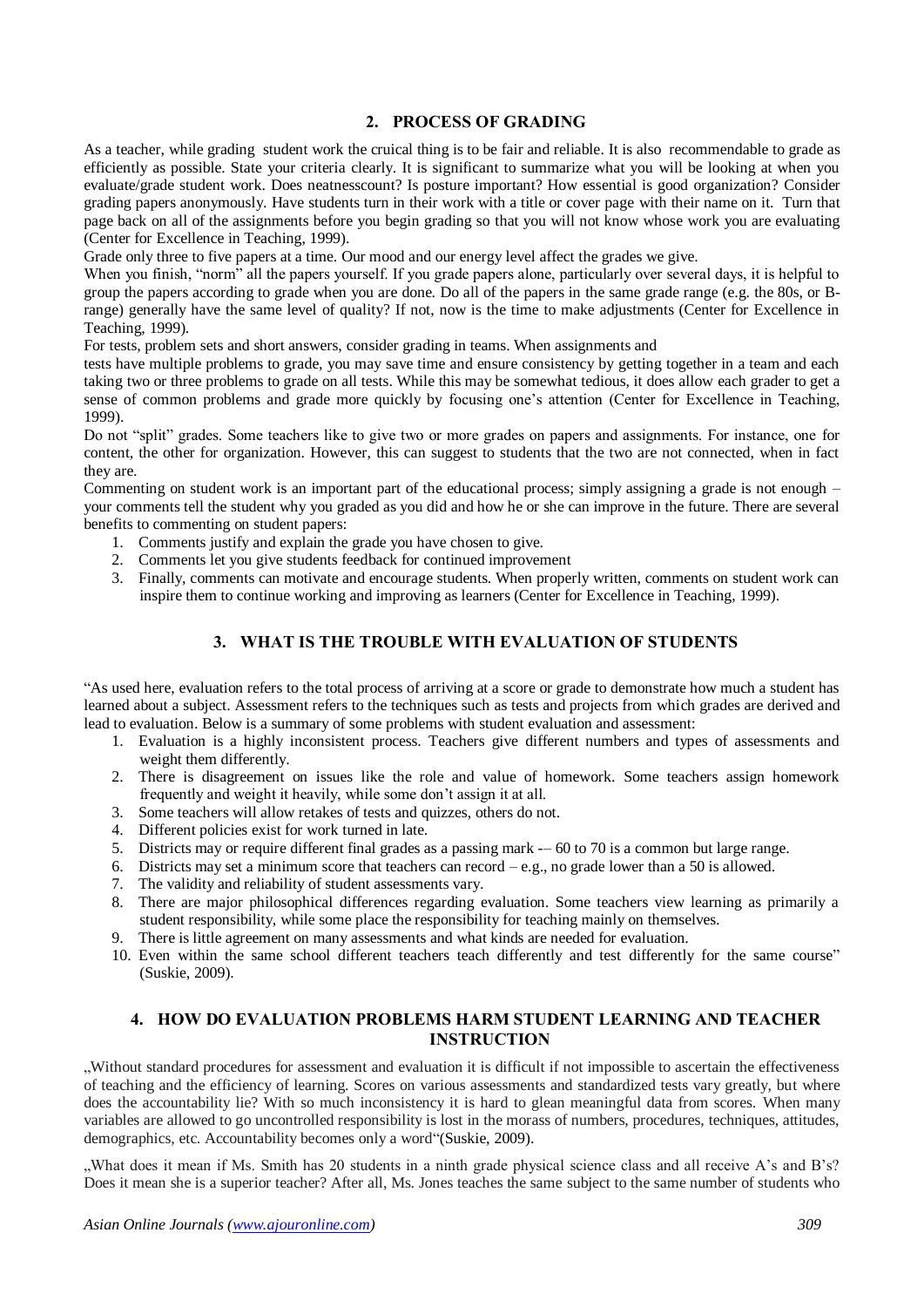received C's and D's. Based on the facts presented above, not much can determined because there are too many unknowns. These are the dilemmas educators find themselves facing constantly" (Suskie, 2009).

"Quantitative data is the life's blood of research, and education produces lots of it. Regrettably, little of it is used. If it is used there is often just a superficial comparison of results. Beginning learners can be discouraged by exposure to teachers whose philosophies of evaluation may be tainted by over-estimating the value of homework while underrating the effects of demographics. Enthusiastic learners can be quickly discouraged by inflexible rules and deadlines that are not supported by parents" (Suskie, 2009).

### **5. METHODS OF TESTING THE STUDENTS**

McKeachie suggests in his "Teaching Tips" some planning methods of testing and assessing the students such as:- first of all is to list goals for the course, then to decide when to test the students, after that to construct the test, choose the type of questions will it be short-answer questions or multiple-choice and matching questions or essay questions. After all this teacher should decide how many questions will be there and in the end to instruct and inform students about all of this.

McKeachie recommends us to choose essay type questions because of their powerful effect on the way students study, but there is a problem sometimes because instructors don`t grade essay tests very reliably. And a lot of teachers also don`t know actually how to grade essay type questions and this could cause a lot of problems when it comes to grading these kind of questions. McKeachie also introduces us to other methods of assessing learning except this traditional way of giving tests and exams. Teacher can also grade:-

- Performance Assessment
- Graphic Representations of Concepts
- $\triangleright$  Research Papers, Journals,
- > Portfolios
- Peer Assessment
- Assessing Group Work
- Classroom Assessment

# **6. CONCLUSION**

As we can see there are a lot of ways to evaluate students except this boring way of giving the tests we have more interesting ways, modern ways to check their knowledge and assess the grade. But the teachers biggest fear is to experiment with the new, modern ways of assessing the students they rather stick to the secure, traditional ways of just giving the test and that`s all, which is very bad method. Because they are afraid to try something new, especially young inexperienced teachers. The most important things that I want to highlight about testing and evaluation are that:-

- Learning is more important than grading.
- Tests and other assessments should be learning experiences as well as evaluation devices.
- Providing feedback is more important than assigning a grade.
- Try to assess attainment of all your objectives, even if some of the objectives are not appropriate criteria for grades.
- Avoid evaluation devices that increase anxiety and competition.

Teachers and administrators must become more involved in staff development that is centered on deciding what works, why it works, and how it is known that it works. Technology affords the opportunity to easily analyze data, improve assessments, share information among colleagues, access hundreds of studies, and much more. Schools must decide on the direction of instructional programs based on identified, tested, and proven best practice. There needs to be a rebirth of instruction that emphasizes intellectual prowess and relies more on the science of learning and teaching. There is much in the process of education that needs to be thrown out and much more that needs to be included. Consistency is the key.

## **7. REFERENCES**

1. *Center for Excellence in Teaching*. (1999). Teaching Nuggets. Los Angeles: University of Southern California.